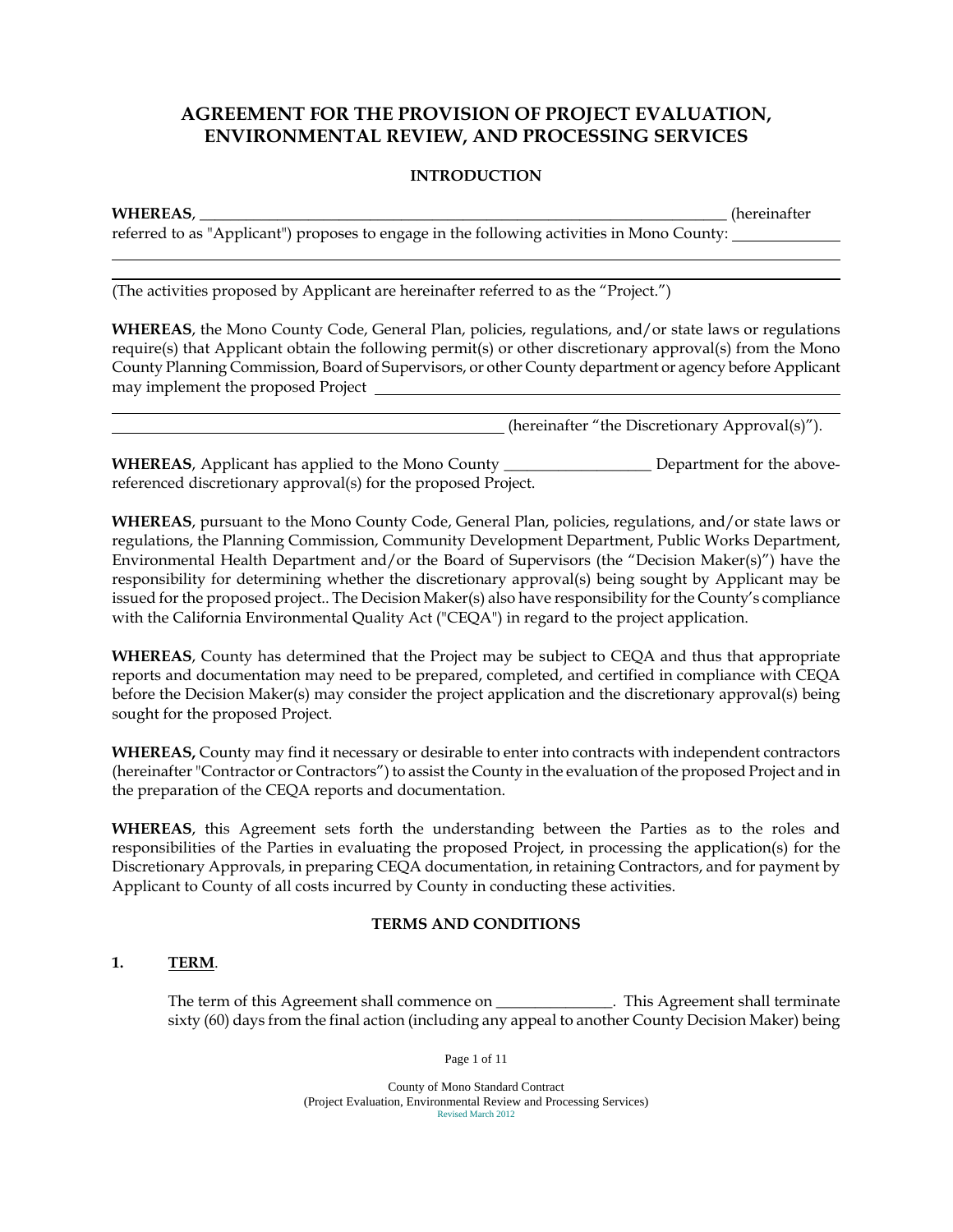taken by the Decision Maker(s) either granting or denying the Discretionary Approval(s). The date of termination shall be sixty (60) days from the effective date of the final decision. Notwithstanding the foregoing, the obligation of the Applicant to defend, indemnify, and hold the County harmless, as provided in paragraph 8 of this Agreement, shall survive such termination. This Agreement may be sooner canceled or terminated as provided below.

## **2. SCOPE OF WORK**.

The County shall perform the following services and work:

- evaluate the environmental impacts of the proposed Project;
- evaluate any other impacts or aspects of the Project pertinent to the County's evaluation of the proposed Project;
- prepare CEQA reports and documentation that address and analyze the proposed Project, including an Environmental Impact Report if deemed appropriate by the County;
- determine whether to approve the discretionary approval(s) sought with respect to the proposed Project.

#### **3. PERFORMANCE OF WORK.**

- A. Use of Employees and Contractors. County may perform work and services under this Agreement either by its own employees, or by using one or more Contractors retained by the County. County will have such work or services performed by employees or Contractors who are qualified to, and capable of, doing such work. County will determine which employee(s) and Contractors are qualified and capable to perform the work and services under this Agreement. Applicant has no right to designate, or require work or services to be performed by a particular County Department, class of County employee, specific County employee(s), or by Contractors. County need not obtain Applicant's approval prior to or after incurring any travel and/or per diem, or overtime expenses in performing work or services under this Agreement. Services and work provided by the County under this Agreement will be performed by County employees or Contractors in a manner consistent with the requirements and standards established by applicable federal, state, and County laws, County Codes, regulations, and resolutions. Such laws, County Codes, regulations, and resolutions include, but are not limited to, those referred to in this Agreement.
- B. Selection of Contractors. County shall notify Applicant in advance of retaining a Contractor to perform services in regard to the proposed Project. Any Contractor who has not already been retained by the County to perform services in regard to the proposed Project shall be selected in a manner consistent with the guidelines set forth in the Mono County Environmental Handbook or may be selected utilizing an alternative procedure mutually acceptable to the parties hereto that is in compliance with County and other applicable law. The Mono County Community Development Director shall determine whether the Contractor, who will assist the County in the preparation of the CEQA reports and documentation, shall be selected in a manner consistent with the guidelines set forth in the Mono County Environmental Handbook or shall be selected through an alternative procedure. The Community Development Director shall also determine the selection procedure that will be employed with regard to retention of the services of any other Contractor for the purpose of assisting their respective Departments in performing other work required by the County Code or other applicable County or state laws, regulations, or policies.

Page 2 of 11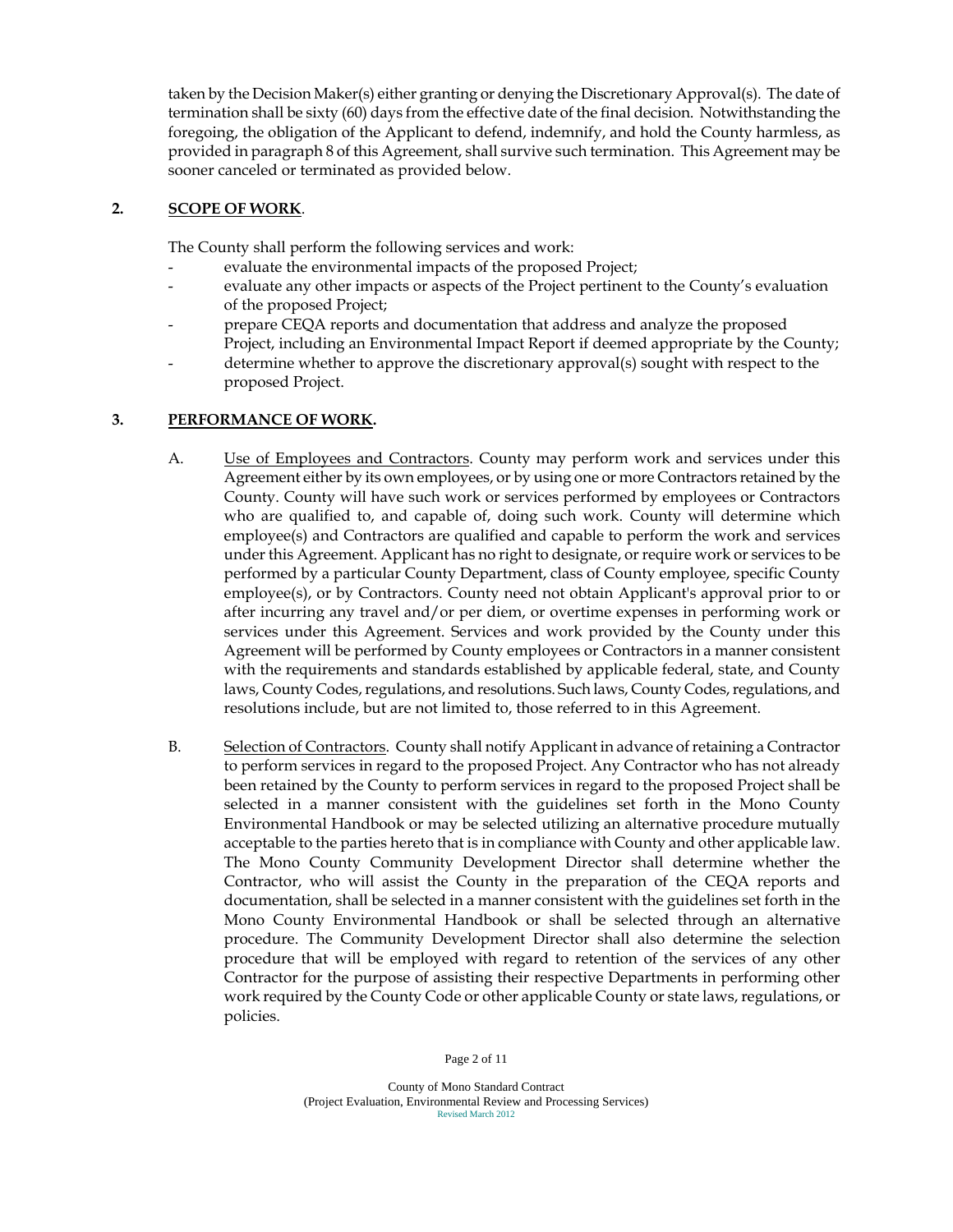- C. General Provisions Pertaining to Contracts.
	- (1) Any contract between the County and a Contractor shall prohibit the Contractor from assisting in the preparation of engineering plans and/or construction designs for the proposed Project. No Contractor retained by the County shall have any financial or economic interest in the Community Development, design, construction or operation of the proposed Project. Prior to the execution of the contract(s) between the County and a Contractor, the Contractor shall execute a statement of financial interest that states that the Contractor has no financial or other interest in the outcome of the Project.
	- (2) Any contract between the County and a Contractor shall require that the Contractor procure and maintain insurance for the protection and benefit of the Parties. Prior to the selection of a Contractor, the County will provide Applicant with its minimum insurance requirements for the contract.
	- (3) Any contract between the County and a Contractor shall provide that the Contractor may only employ a subcontractor after receipt of prior approval by the County.
	- (4) Any contract between the County and a Contractor shall provide that any subcontractor to be hired by the Contractor shall be required to furnish a statement of financial interest to the Contractor that states that the subcontractor has no financial or economic interest in the Community Development, design, construction or operation of the proposed Project. The Contractor shall be required to submit this statement to the County prior to the retention of the subcontractor.
	- (5) County shall have authority to suspend work and to suspend payments to any Contractor if the contract work is not performed in a professional, cost effective and generally satisfactory manner. Any suspension of a Contractor for these reasons shall be in the form of a written notice concurrently provided to Applicant and the Contractor.

## 4. **COUNTY COSTS, CONTRACTOR COSTS AND CONSIDERATION.**

- A. Amount of payment for services and work performed by County Employees. Applicant shall pay all County costs for all services and work performed by County employee(s) under this Agreement. The County's costs for these services and work shall be the sum of the following: (1) Employee Costs, (2) Travel Costs, and (3) Special Costs incurred by the County, as defined and described more fully below:
	- (1) Employee Costs. Employee Costs shall be the County's actual costs of providing employees who provide work or services under this Agreement, including their hourly rates of pay (or pro rata portion of salary), fringe benefits, overtime (if applicable), and indirect costs such as overhead. Costs billed to Applicant shall be based on the hours that are actually spent by County employees performing such work or services, rounded up or down to the nearest fifteen minutes.
	- (2) Overtime. Where the circumstances of the services and work provided under this Agreement require a County employee to work in excess of eight (8) hours per day

Page 3 of 11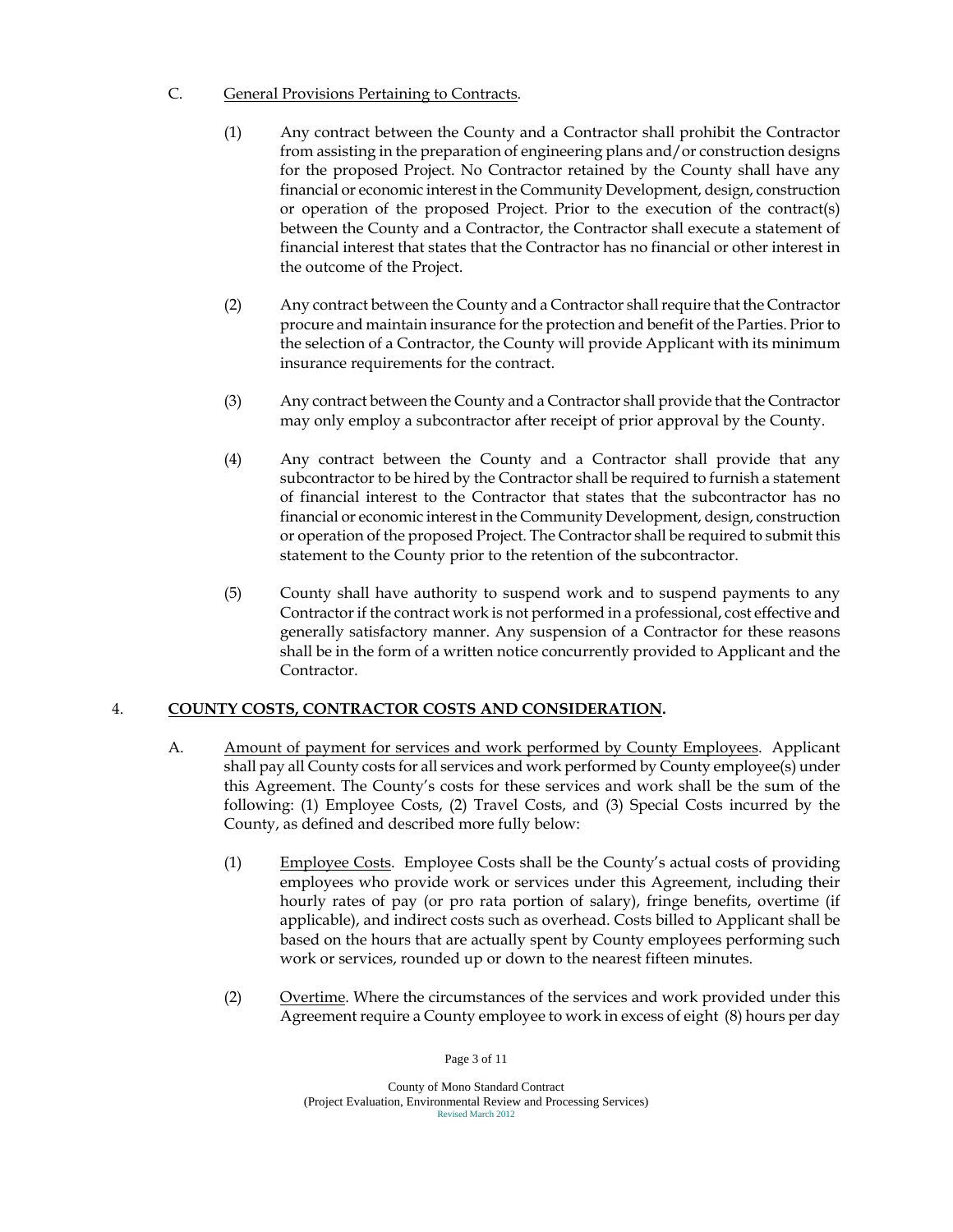or 40 hours per week (in the case of an 8 hour per day employee), or 7 hours per day or 35 hours per week (in the case of a seven hour per day employee), and County is obligated by law or contract to compensate the employee for such work at a rate of one and one half (1 1/2) times their hourly rate of pay (hereinafter referred to as "overtime"), the hourly rate of pay for such overtime hours worked under this Agreement, used for purposes of determining Employee Costs, will be one and one half (1-1/2) times the employee's hourly rate of pay.

- (3) Travel Costs. Travel and per diem costs shall be the actual costs incurred by the County when an employee travels and/or incurs per diem expenses in performing work under this Agreement. Actual costs to the County will be determined by the County policy then in effect that establishes travel and per diem reimbursement rates for County employees.
- (4) Special Costs. Special costs are those costs incurred by the County that have been approved in advance by Applicant for the purchase of particular specialized equipment, supplies, tools and materials used by County in performing work or services under this Agreement.
- B. Amount of Payment for Services and Work Performed by Contractors. Applicant shall pay all of the County's costs for any Contractor retained by the County to perform services or work under this Agreement. The County's costs for these services and work shall be the actual cost to the County for the services and work.
- C. Project Fund. County shall establish a Project Fund (hereinafter referred to as "Project Fund") to administer all funds provided by Applicant to County pursuant to this Agreement: All costs incurred by County that arise from this Agreement will be paid from the Project Fund. Any money deposited in the Project Fund shall be used for no purpose other than the payment of these costs; however, within sixty days following the termination of this Agreement, and after payment has been made of all outstanding costs incurred by the County, any funds remaining in the Project Fund will be returned to Applicant. Applicant shall not be entitled to any interest on funds deposited and held in the Project Fund, nor shall County have any obligation to invest said funds on behalf of the Applicant. Nevertheless, in the event that the County itself actually earns any interest on such funds in its possession that can be reasonably traced or attributed to those funds, it shall, to the extent both legally permissible and reasonably practicable for the County Auditor-Controllers office, use its best efforts to pass said earned interest through to the Applicant by depositing or crediting it to the Project Fund. The Mono County Community Development Director, or his designee, shall be responsible for insuring that all payments from Project Fund are made in the appropriate time and manner.
- D. Initial Deposit/Payments to County and Contractors. Within 15 days after the effective date of this Agreement, Applicant shall deposit with the County the sum of \$\_\_\_\_\_\_\_\_\_\_. County shall immediately deposit the funds into the Project Fund. Thereafter, between the first and tenth day of each succeeding month, County shall transfer to itself from the Project Fund an amount equal to any costs (plus overhead) incurred by the County from the first day of the preceding month through and including the last day of the preceding month for work or services performed by the County, for special costs incurred by the County, and for the costs of Contractors retained by the County.
- E. Subsequent Payments. County shall submit to Applicant an itemized statement of the costs

Page 4 of 11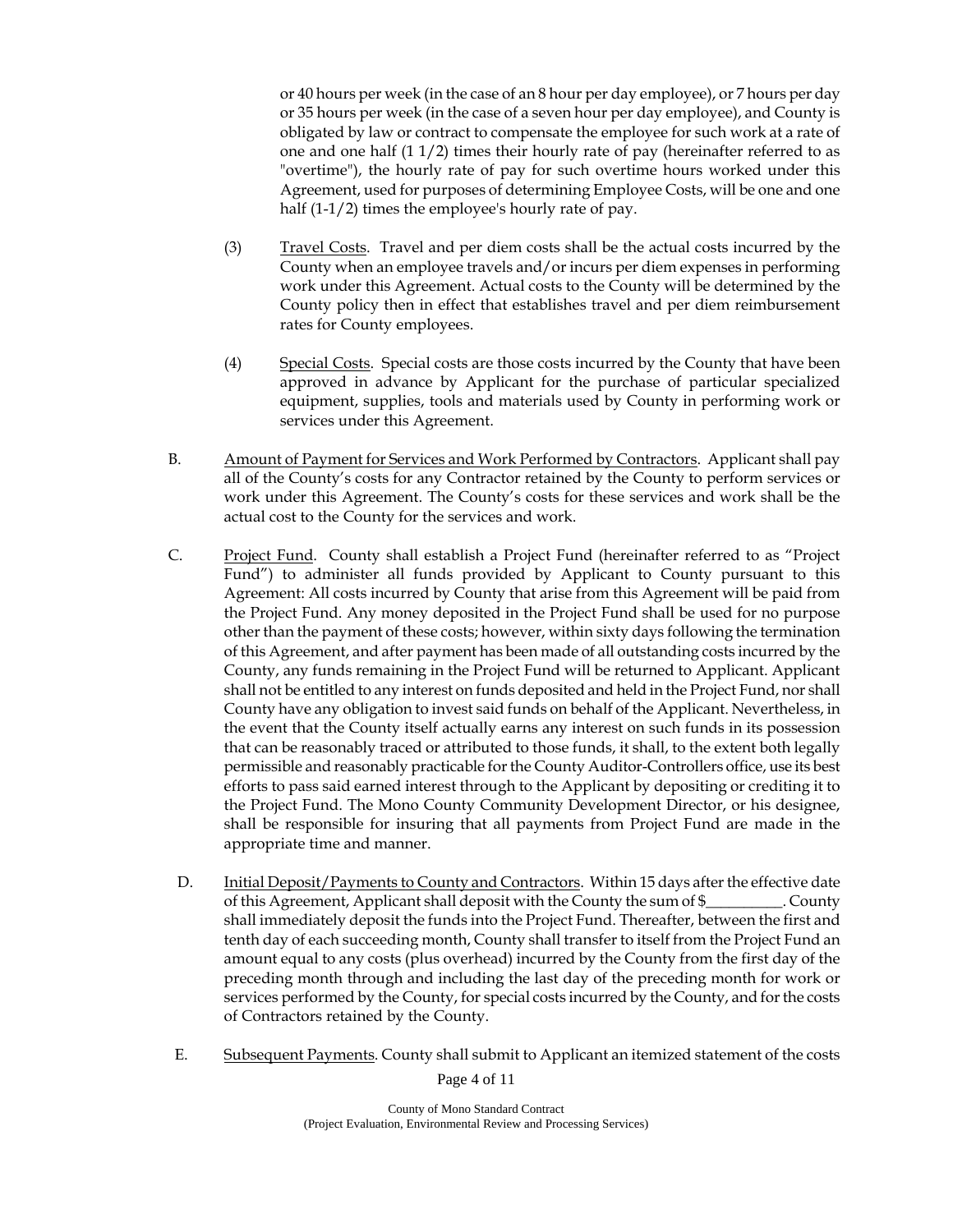of all services and work performed by the County, any special costs incurred by the County, and the costs of any Contractor retained by the County. The statement shall cover the period from the first (1st) day of the preceding month through and including the last day of the preceding month. The statement will be submitted to Applicant by the tenth day of each month. This statement will identify the date on which the services and work were performed, describe the nature of the services and work, itemize any travel or special costs incurred by County during the period, and provide copies of all Contractors invoices paid by the County during the period. Applicant shall make payment to County in the amount of the statement within twenty days of receipt of the statement. Upon receipt of a payment from Applicant, County shall immediately deposit the funds into the Project Fund. If Applicant fails to make a payment in the amount of the statement to the County within the 20-calendar day period, County may cease all work and services under this Agreement until the funds have been provided.

- F. Limit Upon Amount Payable Under Agreement. Except for costs that may be required to be paid to County or others pursuant to Section 8 (Defense and Indemnification), the total sum of all payments made by Applicant to County for services and work performed under this Agreement shall not exceed the total of the following: (1) costs of County employees who perform services and work pursuant to this Agreement (including overtime, costs of fringe benefits, and travel costs), (2) special costs incurred by the County, (3) costs of services and work performed by any Contractors retained by County to perform work and services under this Agreement, and (4) overhead costs.
- G. Federal and State Taxes. Applicant will not withhold any federal or state income taxes or social security from any payments made by Applicant to County pursuant to this Agreement.

#### **5. WORK PLAN AND SCHEDULE.**

Within 60 days after the execution of this Agreement, County and Applicant shall establish a mutually acceptable master time schedule and work plan for the performance of the work described in this Agreement. Applicant understands that the performance of the work within the time limits of the schedule will require mutual cooperation and coordination between County and Applicant. (County need not await establishment of the master schedule and work plan before commencing work on the evaluation of the environmental effects of the proposed Project, or on other work in regard to the proposed Project if such other work is deemed necessary by the County.)

## **6. ADDITIONAL PROCEDURES AND OBLIGATIONS.**

- A. The procedures that will be followed in preparing and processing the CEQA reports and documentation on the proposed Project are set forth in the Mono County Environmental Handbook.
- B. The Mono County Community Development Director shall establish a project working group composed of such County personnel as are deemed necessary. The working group will meet monthly, or more frequently if necessary, to provide internal staff communication and coordination in regard to the County's work on the proposed Project.
- C. Representatives of each party shall attend regular meetings with the other party, with federal, state, regional, and local agencies, with concerned groups, and attend other meetings as necessary, for the purpose of providing information concerning the proposed Project and

Page 5 of 11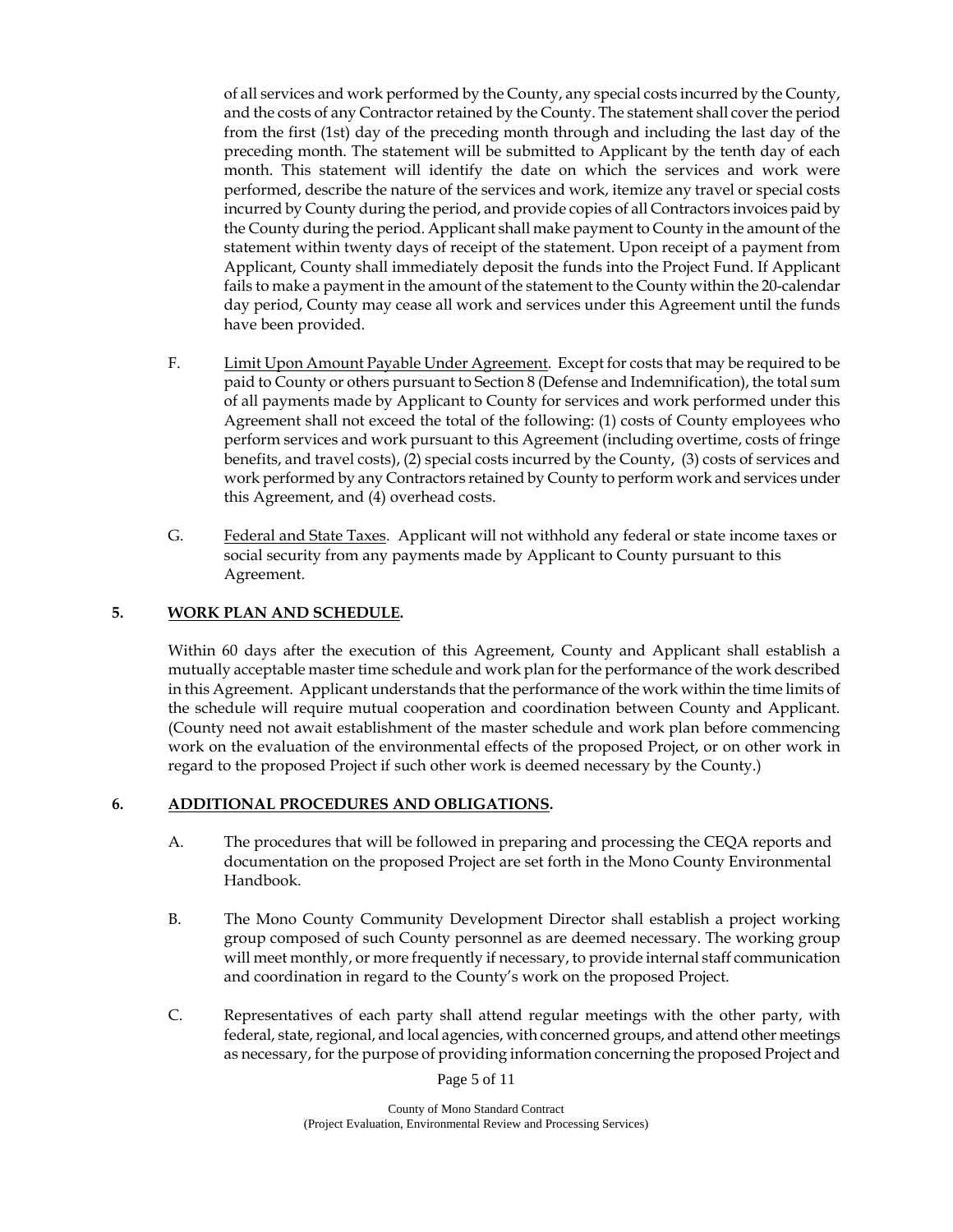work plan and receiving comments on the proposed Project and related environmental documents. County will notify Applicant of any meetings that are scheduled in regard to the Project. County will immediately notify Applicant of any matter raised by a federal, state, regional, or local agency that may require significant changes to the project proponent's application, or that may result in County incurring significant additional costs pursuant to this Agreement.

- D. County shall make the final determination as to the accuracy, inclusion, deletion, or revision of any material, (including all issues, data, analyses, and conclusions) relating to evaluations of the Project and application(s) related thereto.
- E. The Parties shall identify, and protect from public disclosure, confidential or proprietary information (including data) as required by applicable laws.
- F. Any determination by the Planning Commission and/or board of supervisors as to whether the applied for discretionary approval(s) will be approved for the proposed Project shall be based upon the whole of the record including the CEQA reports and documentation, recommendations from county Departments, testimony from public hearings, and all relevant written evidence submitted on the Project.
- G. The Community Development Department will:
	- (1) As directed by the Mono County Community Development Director, either prepare and circulate a request for qualifications to appropriate Contractors for the preparation of the CEQA reports and documentation, or follow alternate Contractor selection procedures.
	- (2) In the event that it is determined to select a Contractor to assist the Community Development Department in performing its responsibilities under the County Code through the procedures set forth in the Mono County Environmental Handbook, the Community Development Department will:
		- a. Review any statements of qualifications received from Contractors interested in preparing the CEQA reports and documentation or in assisting the Community Development Department in performing its other responsibilities under the County Code, determine which Contractors are qualified to perform the requested services, and prepare and circulate a request for proposal to each Contractor deemed qualified.
		- b. Evaluate any proposals submitted for the preparation of the CEQA reports and documentation and/or for provision of other services in assisting the Community Development Department in performing its responsibilities under the County Code, determine the best proposals, and interview the Contractor or Contractors submitting the best proposals.
		- c. Select the most qualified Contractor or Contractors to prepare CEQA reports and documentation, and/or to provide other services in assisting the Community Development Department in performing its responsibilities under County Code.
	- (3) Manage the preparation of the CEQA reports and documentation, economic evaluation, and other work required of the Community Development Department

Page 6 of 11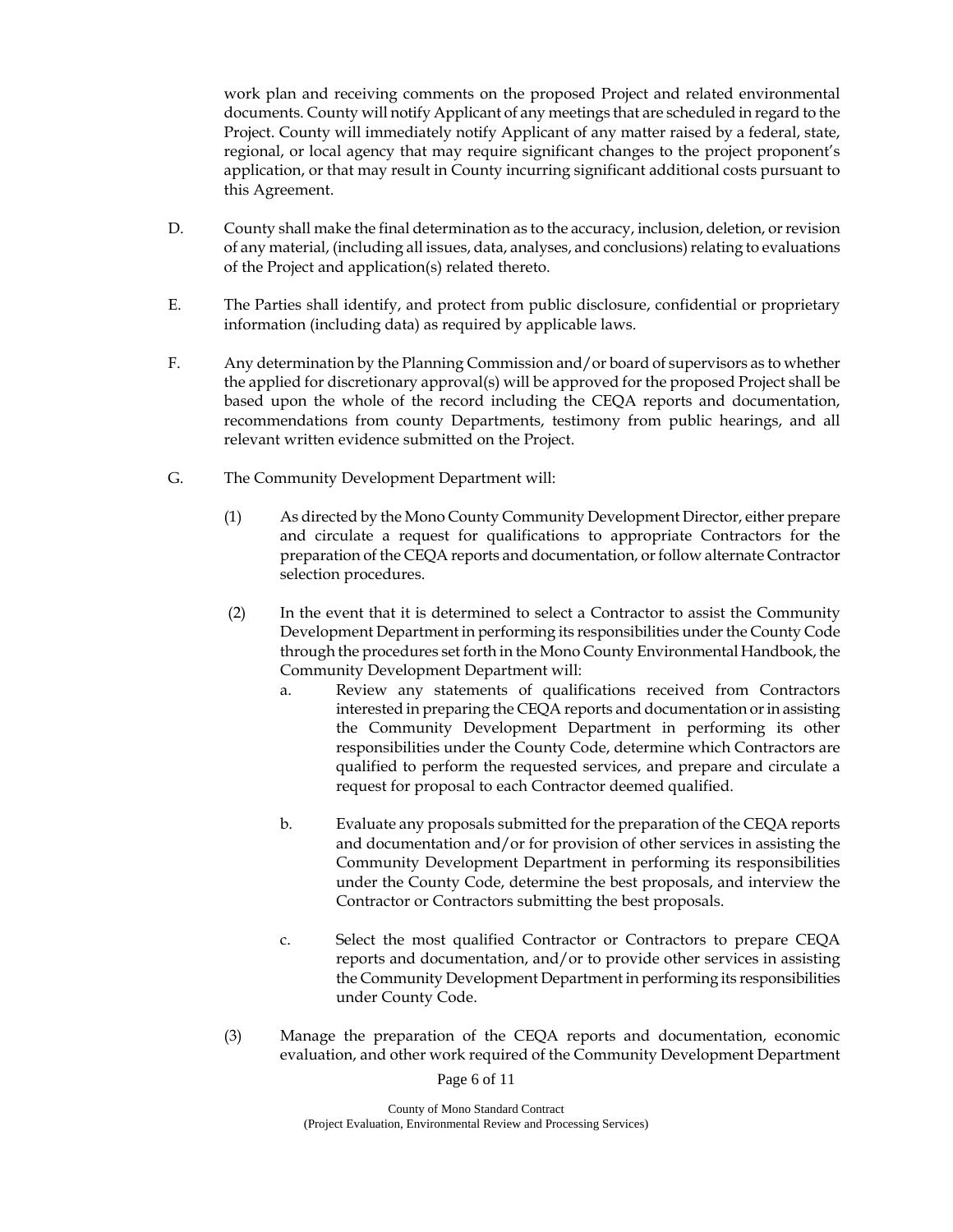by the Mono County Code, the Mono County General Plan, or California law.

- (4) Prepare all necessary documents and notices for the Planning Commission use for rendering decision on the Project application(s) and associated CEQA reports and documentation.
- (5) Provide staff assistance to the applicable Commission/Board for the County with the responsibility for the County's compliance with CEQA and for certification of the adequacy of any CEQA reports and documentation for the proposed project.
- (6) Perform additional services in regard to the proposed Project as may be requested by the Planning Commission, the Board of Supervisors, or other decision making county commission or official.

# **7. STATUS OF PARTIES.**

- A. All acts of County, its agents, its Contractors, officers, and employees, relating to the performance of this Agreement, and all actions taken by the Applicant shall be performed as independent contractors, and not as agents, officers, or employees of Applicant or County. The parties have no authority to bind or incur any obligation on behalf of one another. No party to this agreement has the authority or responsibility to exercise any rights or power vested in the other parties to this agreement. No agent, officer, or employee of the any party to this Agreement is to be considered an employee of any other party to this agreement. This Agreement shall not, under any circumstances, be construed or considered to create an employer-employee relationship or a joint venture between County and Applicant. The County and the Applicant, its agents, officers, and employees are not, and at all times during the term of this Agreement shall not, represent or conduct themselves as employees of one another.
- B. County shall determine the method, details, and means of performing the work and services to be provided by County under this Agreement. County shall be responsible to Applicant only for the responsibilities and work specified in this Agreement, and, except as expressly provided in this Agreement, shall not be subjected to control with respect to the physical action or activities of Applicant in fulfillment of this Agreement.

## **8. DEFENSE AND INDEMNIFICATION.**

 A. Applicant shall defend, indemnify, and hold harmless County, its agents, officers, and employees from and against all claims, damages, losses, judgments, liabilities, expenses, and other costs, including litigation costs and attorney's fees, arising out of, resulting from, or in connection with, the County's acts or omissions with regard to its compliance with CEQA or other laws, with regard to the preparation and processing of the CEQA reports and documentation and with regard to the decision based thereon concerning the Project. Specifically, Applicant's obligation to defend, indemnify, and hold the County harmless specifically extends to any suit or challenge by any third party against the County that contests the legality or adequacy of the CEQA reports and documentation or the County's compliance with the requirements of CEQA or other laws. The Applicant will have the option to use Mono County legal counsel (which could include contracted attorneys) and pay the County for those fees or obtain outside counsel to handle such suit. In either case, the County will have the right to participate in settlement of any such suit or challenge. Should Applicant fail to defend, indemnify, and hold harmless County, County may discontinue the

Page 7 of 11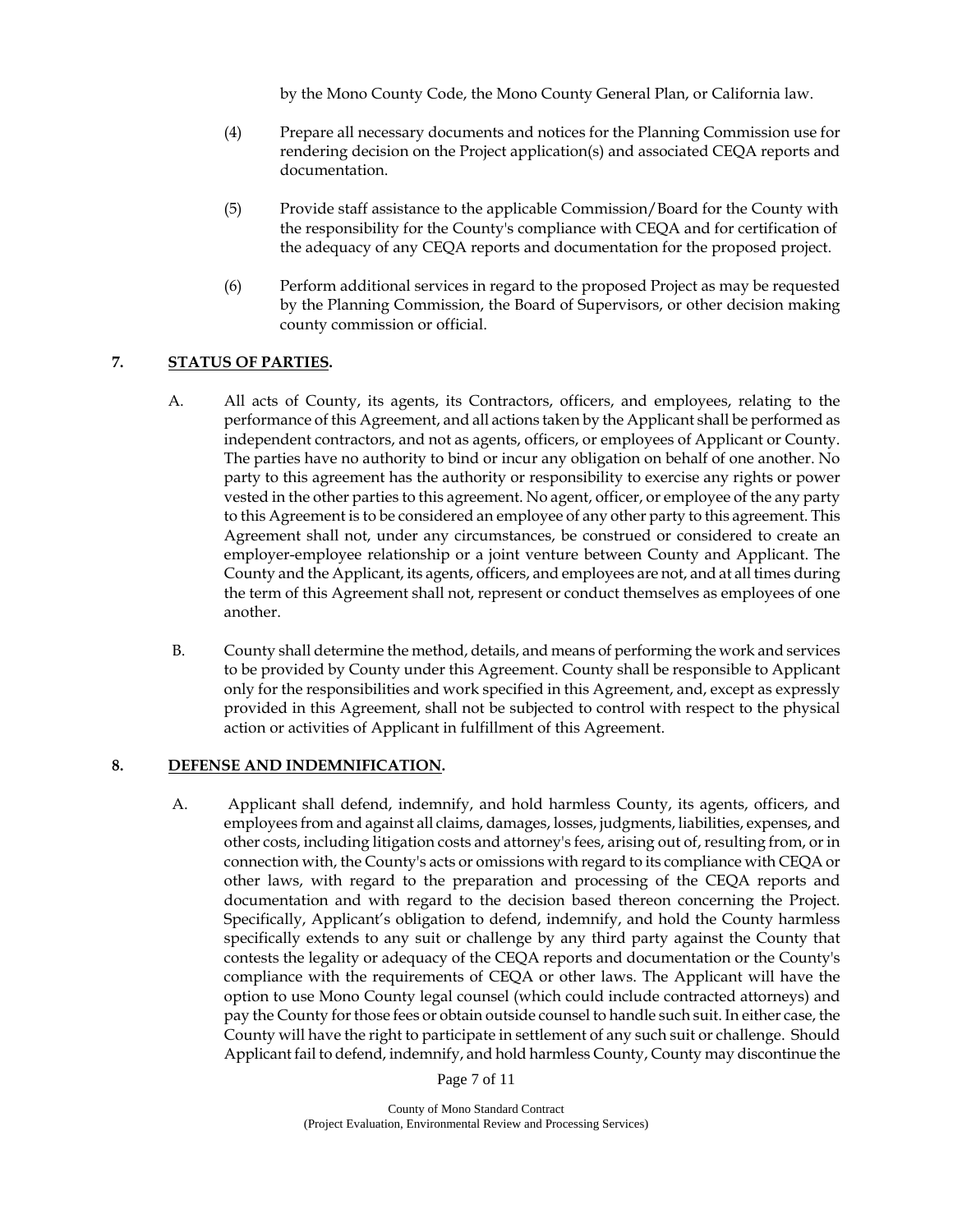defense of any such litigation. Nothing in this Agreement shall be construed to waive or diminish either Party's right, or the right of a non-Party, to challenge any decision, or defend any challenge, arising out of the CEQA process.

- (1) Applicant's obligations to defend, indemnify, and hold the County, its agents, officers, and employees harmless under the provisions of this paragraph shall include, but not be limited to:
	- a. the costs of any judgments or awards against the County for damages, losses, litigation costs, or attorney's fees arising out of a suit or challenge contesting the adequacy of the CEQA reports and documentation and/or County's compliance with CEQA or other laws;
	- b. the costs of any settlement representing damages, litigation costs, and attorney's fees to be paid to other parties arising out of a suit or challenge contesting the adequacy of the CEQA reports and documentation and/or the County's compliance with CEQA or other laws.
- (2) As to any judgments, awards or settlement costs, all parties to this agreement, or persons hired by any party to this agreement, will proceed in good faith and with reasonable diligence to achieve a settlement or other disposition of the same that will minimize, to the extent reasonably practicable, Applicant's costs of defense and indemnification of County under this Agreement. Parties will consult with one another and give due consideration to all party's views prior to any such settlement of final disposition. County shall promptly notify Applicant of any claim, action, or proceeding brought pursuant to Government Code Section 66499.37 and shall cooperate fully in its defense.
- B. Applicant's obligations to defend, indemnify, and hold the County, its agents, officers, and employees harmless under the provisions of this paragraph are not limited to, or restricted by, any policy of insurance or contract limit.
- C. Applicant's obligations to defend, indemnify, and hold the County, its agents, officers, and employees harmless under the provisions of this paragraph will be effective regardless of whether a valid permit is in place or has been invalidated.

## **9. CANCELLATION/WITHDRAWAL OF APPLICATION.**

- A. This Agreement may be canceled by Applicant without cause and at will for any reason by giving to County written notice of such intent to cancel. Cancellation of this Agreement shall be effective on the fifth business day following receipt of a written cancellation notice by County. Cancellation of this Agreement by Applicant shall act as a withdrawal by Applicant of its request for any approval from Mono County pertaining to the Project as described in this Agreement effective on the date of the cancellation.
- B. Upon receipt of notice of a cancellation, or upon the effective date of a termination by default, County shall terminate all contracts with Contractors and make final payment from the Project Fund to such Contractors. County also shall make final payment to itself for any other unpaid costs incurred by the County in providing services or work under this Agreement. Within sixty days of the cancellation or termination, County shall pay to Applicant any funds remaining in the Project Fund after the County has paid all Contractors,

Page 8 of 11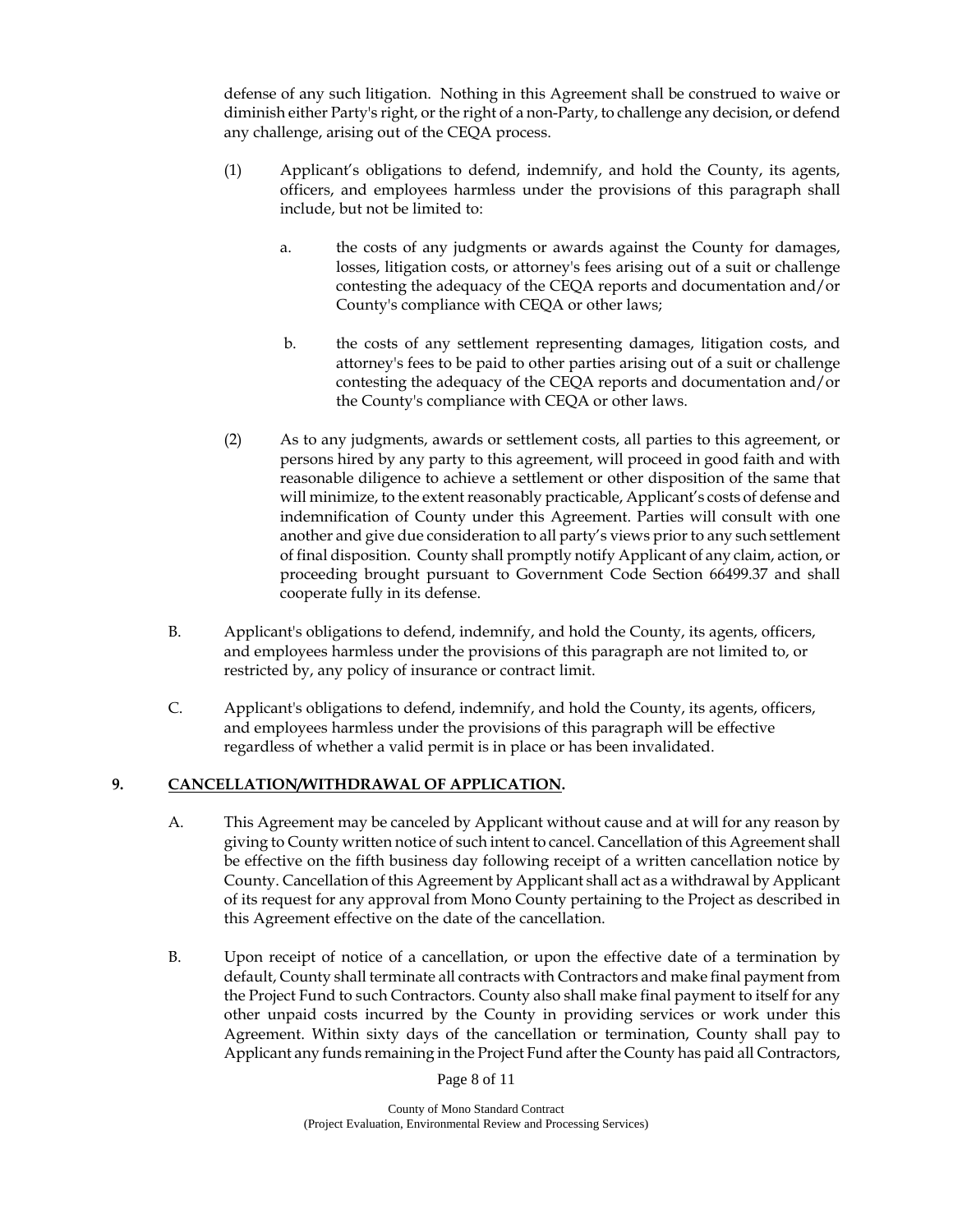all costs incurred for work or services performed by County employees, and all special costs.

C. A cancellation of this Agreement, or a termination of this Agreement by default as set forth in Section 11 below, shall not terminate Applicant's obligation to defend, indemnify, and hold the County harmless under the provisions of Section 8 of this Agreement.

#### **10**. **ASSIGNMENT.**

Applicant may assign its rights or delegate its duties under this Agreement at any time, to any party surviving a takeover or merger of the real property involved in this Agreement with Applicant providing that such party assumes in writing all of Applicant's obligations under this Agreement.

## **11. DEFAULT.**

- A. If Applicant fails to pay County for the work and services performed by County in a timely manner, County may declare default, and notify Applicant in writing of the facts constituting such default. Within 30 days of service of such notification of default, Applicant may cure the default by paying to County all amounts owing to County for services and work. Service of a notice of default on the defaulting party and allowance of the thirty (30) calendar day period for the defaulting party to commence with diligence to cure such default shall be a condition precedent to any termination of this Agreement or to the bringing of any action based upon such default. If Applicant fails to make the payment within the 30-day period, County may deduct the amount owed from any available funds that remain in the Project Fund. Such deduction by County shall not cure Applicant's default unless the Applicant replenishes the Project Fund within thirty (30) calendar days from the day of withdrawal by the County. Applicant's default shall not be excused if insufficient funds remain in the Project Fund to cover the amount owed. If at the end of the 30-day period, Applicant has failed to make the required payment, County at its election, may terminate this Agreement by written notice thereof to the Applicant. A notice of Termination shall act as a withdrawal by Applicant of its request for any approval from Mono County pertaining to the Project as described in this Agreement effective on the date of the notice.
- B. Except for a failure to make a required payment as set forth in paragraph "A" above, if either Party should fail to comply with the other terms and conditions of this Agreement, the other party may declare default and notify the "defaulting" party in writing of the facts constituting such default. Upon making such written notification, the defaulting party will have thirty (30) calendar days to cure such default. A party shall be deemed to cure the default if within the time period set forth herein, the defaulting party begins and thereafter diligently continues to completion curing such default. Service of a notice of default on the defaulting party and allowance of the thirty (30) calendar day period for the defaulting party to commence with diligence to cure such default shall be a condition precedent to any termination of this Agreement or to the bringing of any action based upon such default. If any default is not cured or deemed cured hereunder, the non-defaulting party, at its election, may terminate this Agreement by written notice thereof to the defaulting party. A notice of Termination shall act as a withdrawal by Applicant of its request for any approval from Mono County pertaining to the Project as described in this Agreement effective on the date of the notice of default.

## **12. WAIVER OF DEFAULT.**

Waiver of any default by either party to this Agreement shall not be deemed to be waiver of any

Page 9 of 11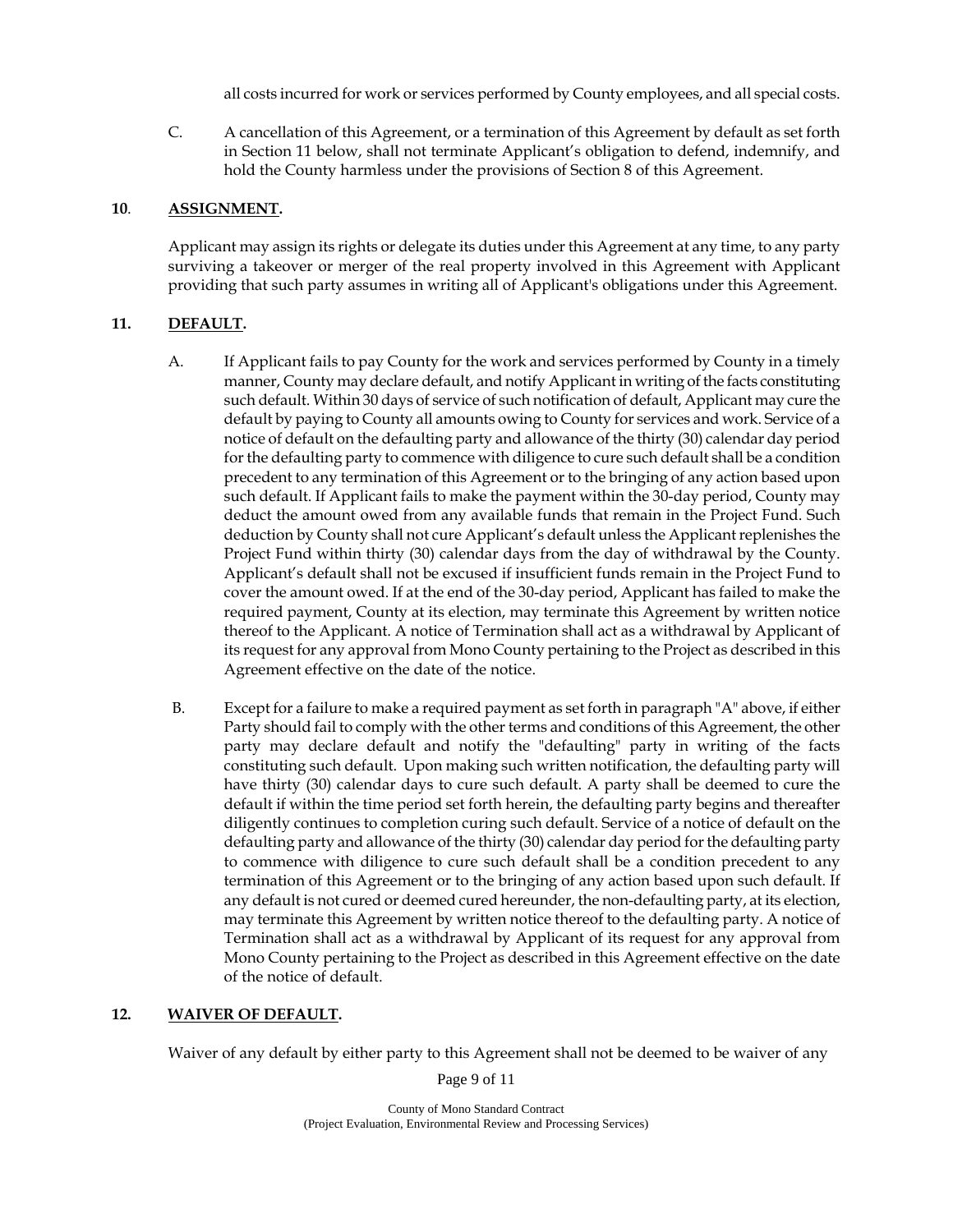subsequent default. Waiver or breach of any provision of this Agreement shall not be deemed to be a waiver of any other or subsequent breach, and shall not be construed to be a modification of the terms of this Agreement unless this Agreement is amended as described in Section 16 below.

#### **13. CONFIDENTIALITY.**

The County shall make every effort to keep information and records kept, maintained, or accessible by County in the course of performance under this Agreement as privileged, restricted, or confidential to the fullest extent possible while complying with applicable provisions of the federal, state, and county regulations.

#### **14. SEVERABILITY.**

If any portion of this Agreement or application thereof to any person or circumstance shall be declared invalid by a court of competent jurisdiction, or if it is found in contravention of any federal, state, or county statute, County Code, or regulation, the remaining provisions of this Agreement, or the application thereof, shall not be invalidated thereby, and shall remain in full force and effect to the extent that the provisions of this Agreement are severable.

#### **15. ATTORNEY'S FEES.**

If either of the Parties brings an action or proceeding against the other, including, but not limited to, an action to enforce or declare a default, cancellation, termination, or revision of the Agreement, the prevailing party in such action or proceeding shall be entitled to receive from the other party all reasonable attorney's fees and costs incurred in connection therewith.

#### **16. AMENDMENT.**

This Agreement may be modified, amended, changed, added to, or subtracted from, by the mutual consent of the Parties. Any modification, amendment or change shall be in written form and executed with the same formalities as this Agreement, and attached to the original Agreement.

#### **17. NOTICE.**

Any notice, communication, amendments, additions, or deletions to this Agreement, including change of address of either party during the term of this Agreement, which Applicant or County shall be required, or may desire, to make, shall be in writing and may be personally served, or sent by prepaid first class mail to, the respective parties as follows:

County of Mono: Applicant:

County Community Development Director P.O. Box 347 Mammoth Lakes, CA 93546

#### **18. ENTIRE AGREEMENT.**

This Agreement contains the entire agreement of the parties, and no representations, inducements, promises, or agreements otherwise between the parties not embodied herein or

Page 10 of 11

 County of Mono Standard Contract (Project Evaluation, Environmental Review and Processing Services)